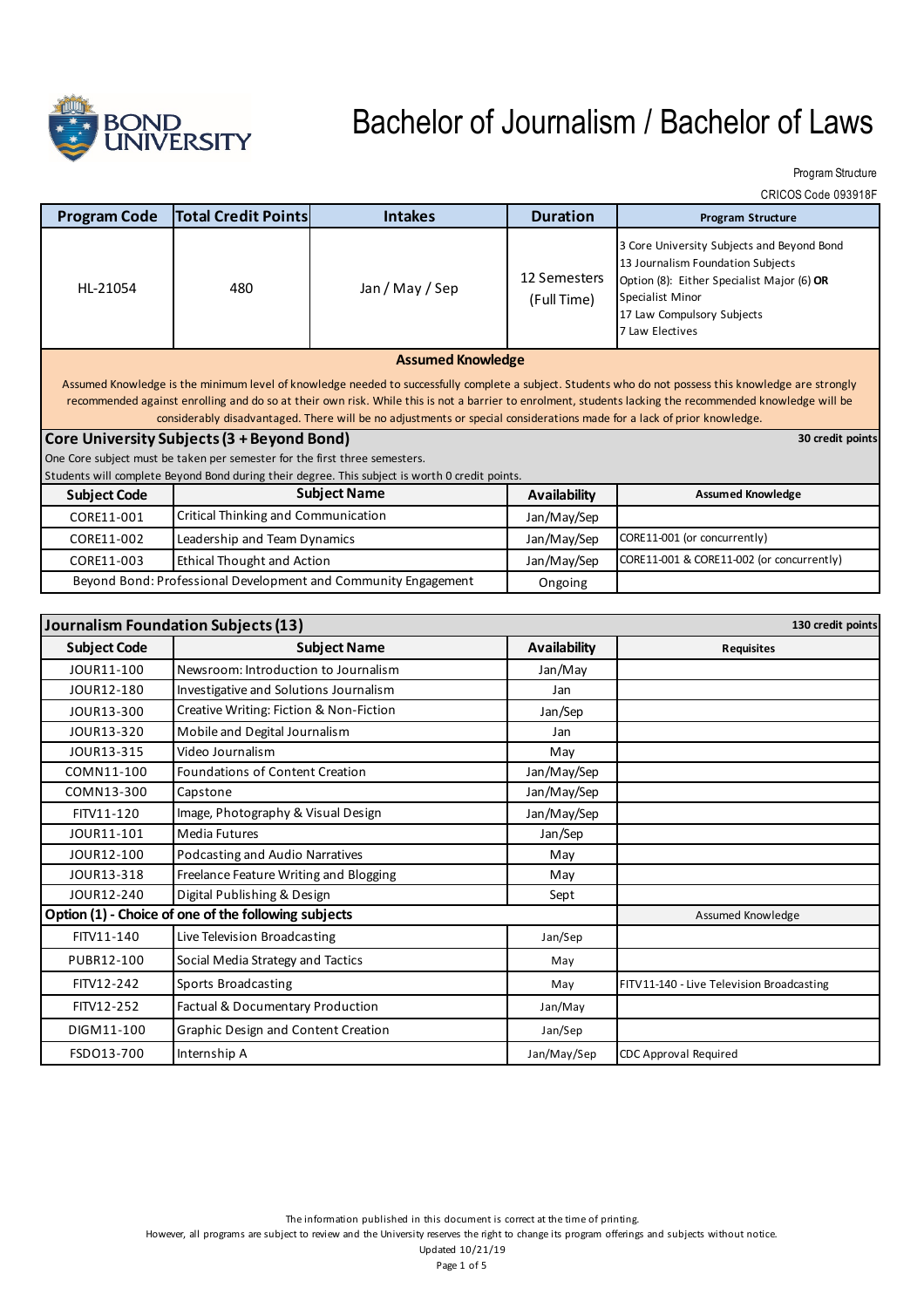

Program Structure (Cont.)

| Major or Minor Option - students must choose either the Major or Minor option below.                     |                                            |                              |  |
|----------------------------------------------------------------------------------------------------------|--------------------------------------------|------------------------------|--|
| <b>Specialist Major Option (8)</b>                                                                       |                                            |                              |  |
| Choose one of the following Majors plus two (2) General Electives:                                       |                                            |                              |  |
| Advertising                                                                                              | Entrepreneurship and Innovation            | Philosophy                   |  |
| <b>Australian Studies</b>                                                                                | <b>Film and Television</b>                 | Psychology                   |  |
| <b>Business Context and Environment</b>                                                                  | French Language and Culture                | <b>Public Relations</b>      |  |
| <b>Chinese Language and Culture Major</b>                                                                | <b>Global Studies (Sustainability)</b>     | <b>Social Media</b>          |  |
| Communication                                                                                            | Japanese Language and Culture              | Spanish Language and Culture |  |
| <b>Corporate Storytelling</b>                                                                            | <b>Legal, Government and Crime Studies</b> | <b>Sport Industry Major</b>  |  |
| <b>Creative Writing</b>                                                                                  | <b>Marketing Communication</b>             |                              |  |
| Criminology                                                                                              | <b>Marketing</b>                           |                              |  |
| <b>Digital Media</b>                                                                                     | <b>Media Studies</b>                       |                              |  |
| PLUS two (2) General Electives - Students must choose Undergraduate subjects from any Faculty or School. |                                            |                              |  |

| <b>Specialist Minor Subjects (8)</b>                                                                      |                            |  |  |
|-----------------------------------------------------------------------------------------------------------|----------------------------|--|--|
| Choose one of the following Minors plus four (4) General Electives:                                       |                            |  |  |
| Advertising                                                                                               | <b>Film and Television</b> |  |  |
| <b>Communication and Society</b>                                                                          | <b>Media Studies</b>       |  |  |
| <b>Corporate Storytelling</b>                                                                             | <b>Public Relations</b>    |  |  |
| <b>Creative Writing</b>                                                                                   | <b>Social Media</b>        |  |  |
| PLUS four (4) General Electives - Students must choose Undergraduate subjects from any Faculty or School. |                            |  |  |

The information published in this document is correct at the time of printing.

However, all programs are subject to review and the University reserves the right to change its program offerings and subjects without notice.

Updated 10/21/19 Page 2 of 5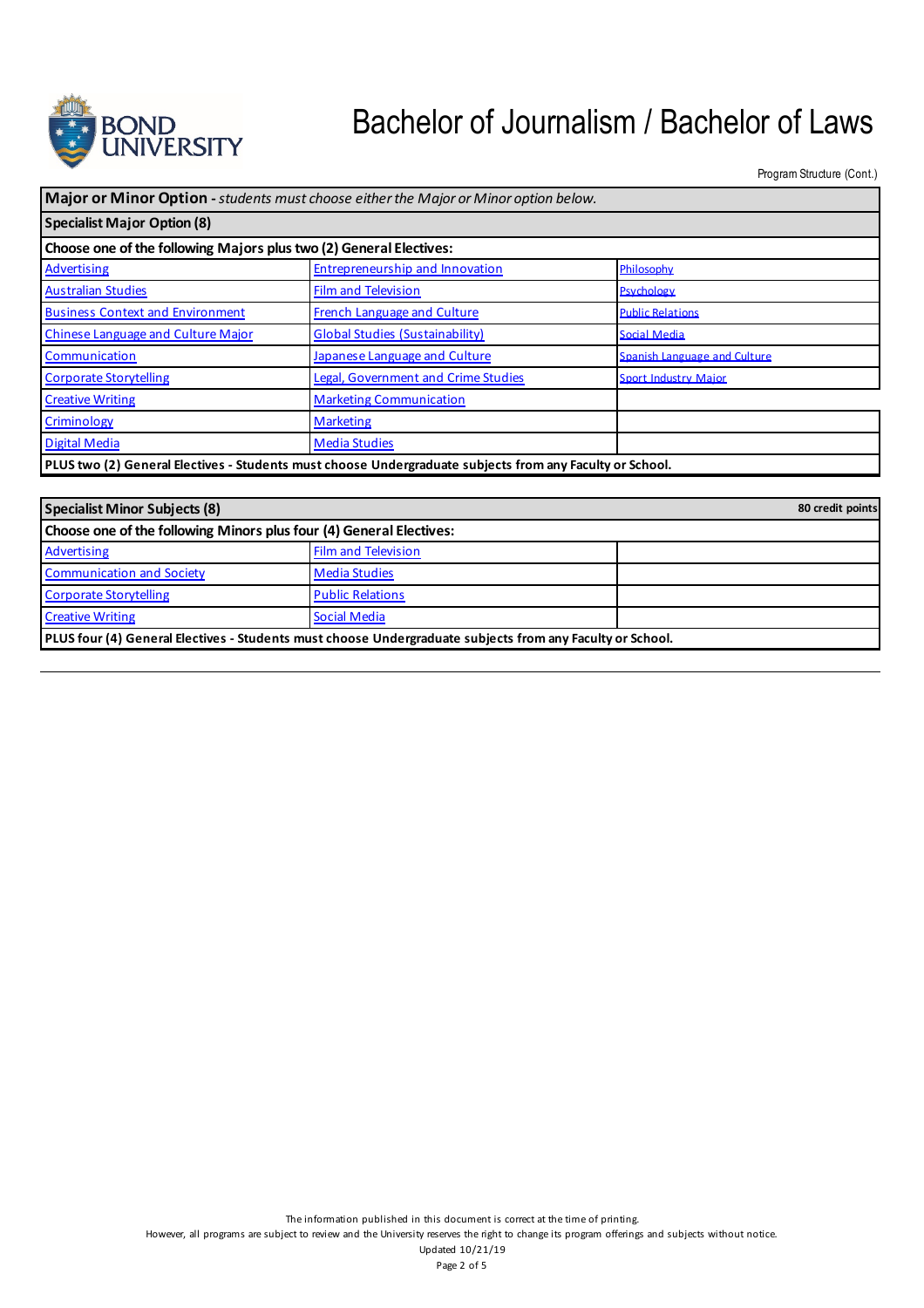

Program Structure (Cont.)

| Law Compulsory Subjects (17) |                                        | 170 credit points         |                                                                                                                  |
|------------------------------|----------------------------------------|---------------------------|------------------------------------------------------------------------------------------------------------------|
| Subject Code                 | <b>Subject Name</b>                    | Availability              | Assumed Knowledge                                                                                                |
| LAWS11-105                   | Legal Foundations A                    | Jan/May/Sep               |                                                                                                                  |
| LAWS11-106                   | Legal Foundations B                    | Jan/May/Sep               |                                                                                                                  |
| LAWS11-107                   | Foundations of Private Law             | Jan/May/Sep               | LAWS11-105 LFA (or concurrently)                                                                                 |
| LAWS11-108                   | Foundations of Public and Criminal Law | Jan/May/Sep               | and LAWS11-106 LFB (or concurrently)<br>LAWS11-105 LFA (or concurrently)<br>and LAWS11-106 LFB (or concurrently) |
| LAWS11-201                   | Contract Law A                         | Jan/May/Sep               | LAWS11-107 FPL (or concurrently)                                                                                 |
| LAWS11-202                   | <b>Tort Law</b>                        | Jan/May/Sep               | LAWS11-107 FPL (or concurrently)                                                                                 |
| LAWS11-203                   | Criminal Law                           | Jan/May/Sep               | LAWS11-108 FPCL (or concurrently)                                                                                |
| LAWS11-204                   | Property Law A                         | Jan/May/Sep               | LAWS11-107 FPL (or concurrently)                                                                                 |
| LAWS11-216                   | <b>Constitutional Law</b>              | Jan/May/Sep               | LAWS11-108 FPCL (or concurrently)                                                                                |
| LAWS11-217                   | Contract Law B                         | Jan/May/Sep               | LAWS11-201 Contract Law A                                                                                        |
| LAWS11-218                   | Property Law B                         | Jan/May/Sep               | LAWS11-204 Property Law A                                                                                        |
| LAWS11-310                   | Corporate Law                          | Jan/May/Sep               | LAWS11-202 Tort Law and<br>LAWS11-217 Contract Law B(or concurrently)                                            |
| LAWS11-313                   | Equity                                 | Jan/May/Sep               | LAWS11-202 Tort Law and<br>WS11-217 Contract Law B                                                               |
| LAWS11-317                   | Administrative Law                     | Jan/May/Sep               | LAWS11-216 Constitutional Law                                                                                    |
| LAWS11-318                   | Evidence                               | Jan/May/Sep               | LAWS11-203 Criminal Law                                                                                          |
| LAWS11-325                   | Civil Dispute Resolution               | Jan/May/Sep<br>(from 192) | LAWS11-202 Tort Law and LAWS11-217 Contract<br>Law B and LAWS11-218 Property Law B                               |
| LAWS11-326                   | Legal Profession                       | Jan/May/Sep<br>(from 192) | LAWS11-325 Civil Dispute Resolution<br>(or concurrently)                                                         |

| Law Electives (7)                                                                                                                    |                                     | 70 credit points           |  |  |
|--------------------------------------------------------------------------------------------------------------------------------------|-------------------------------------|----------------------------|--|--|
| Students must choose Undergraduate Law Electives from the Faculty of Law's offerings.**                                              |                                     |                            |  |  |
| Students may choose to complete an optional Law Specialisation (40cp) in one of the following areas:                                 |                                     |                            |  |  |
| • Canadian Law and Practice                                                                                                          | • Corporate and Commercial Law      | • Legal Practice           |  |  |
| • Contemporary Legal Issues                                                                                                          | . International and Comparative Law | . Media and Technology Law |  |  |
| To be eligible for a Law Specialisation, students must complete a minimum of four Law Electives (40 credit points) within one of the |                                     |                            |  |  |
| laban a coma a Fitatula concelenza nell'america e Caractella della Casolita della cassa della contra la componenza                   |                                     |                            |  |  |

above areas. Eligible students will receive a Specialisation Certificate at the completion of their Law program.

#### **Bachelor of Laws with Honours**

Please see eligibility requirements for achieving Honours (\*\*including the completion of LAWS13-569 Legal Research Project as an elective) on the Law Honours / Distinction information webpage.

However, all programs are subject to review and the University reserves the right to change its program offerings and subjects without notice.

Updated 10/21/19 Page 3 of 5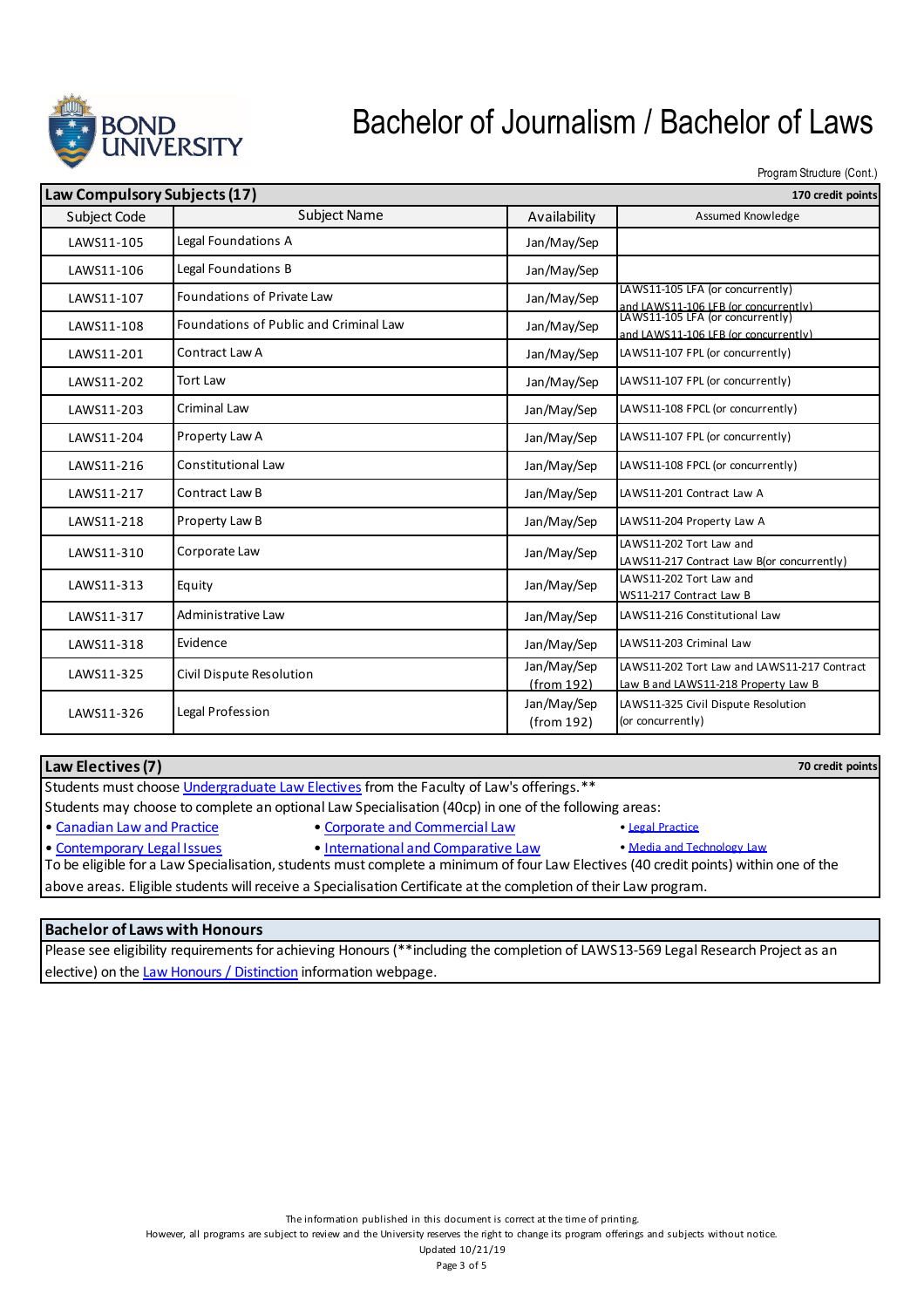

Program Sequence

| Semester | <b>Subject Code</b> | <b>Subject</b>                                                                                                                         | <b>Notes</b> |
|----------|---------------------|----------------------------------------------------------------------------------------------------------------------------------------|--------------|
|          | CORE11-001          | Critical Thinking and Communication                                                                                                    |              |
| 1st      |                     | Journalism Foundation subject                                                                                                          |              |
|          | LAWS11-105          | Legal Foundations A                                                                                                                    |              |
|          | LAWS11-106          | Legal Foundations B                                                                                                                    |              |
|          |                     | Beyond Bond*                                                                                                                           |              |
|          | CORE11-002          | Leadership and Team Dynamics                                                                                                           |              |
| 2nd      | LAWS11-107          | Foundations of Private Law                                                                                                             |              |
|          | LAWS11-108          | Foundations of Public and Criminal Law                                                                                                 |              |
|          |                     | Journalism Foundation subject                                                                                                          |              |
|          | CORE11-003          | <b>Ethical Thought and Action</b>                                                                                                      |              |
| 3rd      | LAWS11-201          | Contract Law A                                                                                                                         |              |
|          | LAWS11-202          | <b>Tort Law</b>                                                                                                                        |              |
|          |                     | Journalism Foundation subject                                                                                                          |              |
|          | LAWS11-203          | Criminal Law                                                                                                                           |              |
| 4th      | LAWS11-204          | Property Law A                                                                                                                         |              |
|          |                     | Journalism Foundation subject                                                                                                          |              |
|          |                     | Journalism Foundation subject                                                                                                          |              |
|          | LAWS11-217          | Contract Law B                                                                                                                         |              |
| 5th      | LAWS11-218          | Property Law B                                                                                                                         |              |
|          |                     | Journalism Foundation subject                                                                                                          |              |
|          |                     | Journalism Foundation subject                                                                                                          |              |
|          | LAWS11-216          | Constitutional Law                                                                                                                     |              |
| 6th      |                     | Law Elective                                                                                                                           |              |
|          |                     | Journalism Specialist Major or Minor subject                                                                                           |              |
|          |                     | Journalism Foundation subject                                                                                                          |              |
|          | LAWS11-317          | Administrative Law                                                                                                                     |              |
| 7th      | LAWS11-310          | Corporate Law                                                                                                                          |              |
|          |                     | Law Elective                                                                                                                           |              |
|          |                     | Journalism Foundation subject                                                                                                          |              |
|          | LAWS11-313          | Equity<br>Law Elective                                                                                                                 |              |
| 8th      |                     |                                                                                                                                        |              |
|          |                     | Journalism Specialist Major or Minor subject<br>Journalism Foundation subject                                                          |              |
|          | LAWS11-318          | Evidence                                                                                                                               |              |
|          |                     | Law Elective                                                                                                                           |              |
| 9th      |                     | Journalism Foundation subject                                                                                                          |              |
|          |                     | Journalism Specialist Major or Minor subject                                                                                           |              |
|          | LAWS11-325          | Civil Dispute Resolution                                                                                                               |              |
|          |                     | Law Elective                                                                                                                           |              |
| 10th     |                     | Journalism Foundation subject                                                                                                          |              |
|          |                     | Journalism Specialist Major or Minor subject                                                                                           |              |
|          | LAWS11-326          | Legal Profession                                                                                                                       |              |
|          |                     | Law Elective                                                                                                                           |              |
| 11th     |                     | Journalism Specialist Major or Minor subject                                                                                           |              |
|          |                     | Journalism Specialist Major or Minor subject                                                                                           |              |
|          |                     | Law Elective                                                                                                                           |              |
|          |                     | Journalism Specialist Major or Minor subject                                                                                           |              |
| 12th     |                     |                                                                                                                                        |              |
|          | men                 | Journalism Specialist Major or Minor subject<br>formation published in this document is conect at the time<br><del>ie of prinung</del> |              |

However, all programs are subject to review and the University reserves the right to change its program offerings and subjects without notice.

Updated 10/21/19